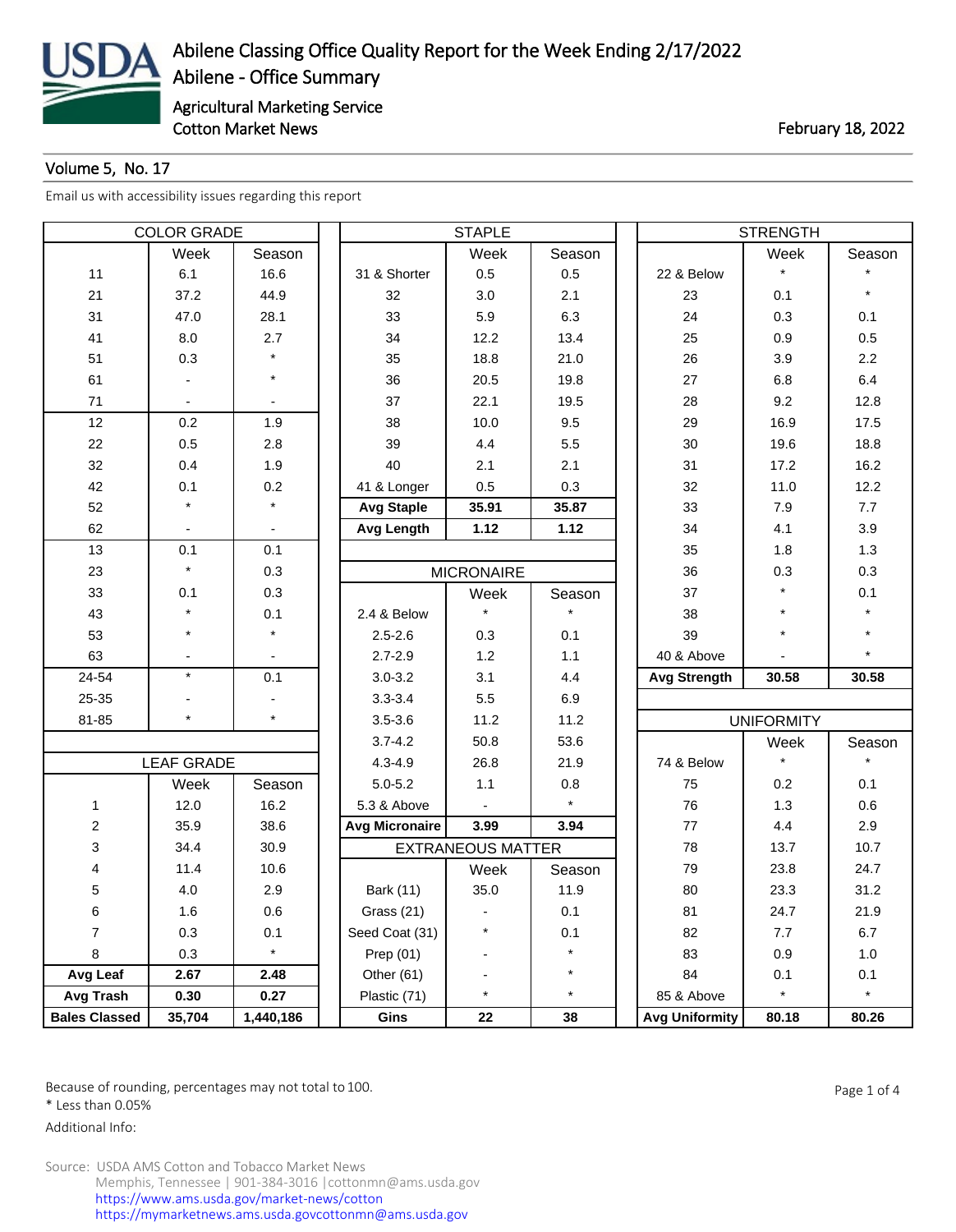

Cotton Market News **February 18, 2022** 

## Volume 5, No. 17

[Email us with accessibility issues regarding this report](mailto:mars@ams.usda.gov)

| <b>COLOR GRADE</b>      |                   |                | <b>STAPLE</b>         |                          |         |  | <b>STRENGTH</b>       |                          |         |  |
|-------------------------|-------------------|----------------|-----------------------|--------------------------|---------|--|-----------------------|--------------------------|---------|--|
|                         | Week              | Season         |                       | Week                     | Season  |  |                       | Week                     | Season  |  |
| 11                      | 1.9               | 8.5            | 31 & Shorter          |                          | 0.3     |  | 22 & Below            |                          |         |  |
| 21                      | 18.3              | 21.9           | 32                    | $\star$                  | 2.3     |  | 23                    | $\star$                  | $\star$ |  |
| 31                      | 56.7              | 53.6           | 33                    | 0.9                      | 7.2     |  | 24                    | $\star$                  | 0.1     |  |
| 41                      | 20.3              | 10.5           | 34                    | 8.6                      | 18.6    |  | 25                    | 0.1                      | 0.5     |  |
| 51                      | 1.0               | 0.2            | 35                    | 14.7                     | 27.4    |  | 26                    | 0.3                      | 1.0     |  |
| 61                      |                   | $\star$        | 36                    | 28.3                     | 25.0    |  | 27                    | 0.6                      | 2.3     |  |
| 71                      |                   | $\blacksquare$ | 37                    | 34.0                     | 15.5    |  | 28                    | 2.2                      | 5.2     |  |
| 12                      | 0.4               | 1.5            | 38                    | 10.5                     | 3.0     |  | 29                    | 15.1                     | 16.3    |  |
| 22                      | 0.9               | 1.2            | 39                    | 2.4                      | 0.6     |  | 30                    | 21.7                     | 26.9    |  |
| 32                      | 0.2               | 1.7            | 40                    | 0.5                      | 0.2     |  | 31                    | 20.8                     | 21.1    |  |
| 42                      | 0.1               | 0.2            | 41 & Longer           | $\star$                  | $\star$ |  | 32                    | 14.0                     | 13.7    |  |
| 52                      |                   | $\star$        | <b>Avg Staple</b>     | 36.30                    | 35.27   |  | 33                    | 12.8                     | 8.6     |  |
| 62                      |                   |                | Avg Length            | 1.13                     | 1.10    |  | 34                    | 7.8                      | 3.4     |  |
| 13                      | 0.2               | 0.3            |                       |                          |         |  | 35                    | 3.9                      | 0.9     |  |
| 23                      | 0.1               | $\star$        |                       | <b>MICRONAIRE</b>        |         |  | 36                    | 0.5                      | 0.2     |  |
| 33                      |                   | 0.1            |                       | Week                     | Season  |  | 37                    | $\star$                  |         |  |
| 43                      |                   | 0.1            | 2.4 & Below           |                          |         |  | 38                    | $\star$                  |         |  |
| 53                      |                   | $\star$        | $2.5 - 2.6$           | 0.2                      | 0.2     |  | 39                    | $\star$                  |         |  |
| 63                      |                   |                | $2.7 - 2.9$           | 1.1                      | 0.7     |  | 40 & Above            |                          |         |  |
| 24-54                   | ä,                | 0.1            | $3.0 - 3.2$           | 2.8                      | 2.5     |  | <b>Avg Strength</b>   | 31.64                    | 30.98   |  |
| 25-35                   |                   |                | $3.3 - 3.4$           | 5.2                      | 3.7     |  |                       |                          |         |  |
| 81-85                   |                   | $\star$        | $3.5 - 3.6$           | 9.5                      | 6.1     |  |                       | <b>UNIFORMITY</b>        |         |  |
|                         |                   |                | $3.7 - 4.2$           | 35.4                     | 32.9    |  |                       | Week                     | Season  |  |
|                         | <b>LEAF GRADE</b> |                | $4.3 - 4.9$           | 43.2                     | 48.1    |  | 74 & Below            |                          |         |  |
|                         | Week              | Season         | $5.0 - 5.2$           | 2.6                      | 5.8     |  | 75                    | $\star$                  | $\star$ |  |
| 1                       | 1.4               | 3.8            | 5.3 & Above           |                          | 0.2     |  | 76                    | 0.1                      | 0.2     |  |
| $\overline{\mathbf{c}}$ | 22.1              | 23.4           | <b>Avg Micronaire</b> | 4.14                     | 4.25    |  | 77                    | 0.4                      | 1.2     |  |
| 3                       | 41.9              | 39.6           |                       | <b>EXTRANEOUS MATTER</b> |         |  | 78                    | 2.7                      | 4.3     |  |
| 4                       | 19.7              | 23.9           |                       | Week                     | Season  |  | 79                    | 13.9                     | 14.6    |  |
| 5                       | 9.1               | 7.2            | <b>Bark (11)</b>      | 48.9                     | 25.0    |  | 80                    | 18.7                     | 32.8    |  |
| 6                       | 4.2               | 1.8            | Grass (21)            |                          | 0.2     |  | 81                    | 46.6                     | 36.2    |  |
| $\overline{7}$          | 0.7               | 0.2            | Seed Coat (31)        |                          | 0.2     |  | 82                    | 15.9                     | 10.0    |  |
| 8                       | 0.9               | 0.1            | Prep $(01)$           |                          |         |  | 83                    | 1.5                      | 0.8     |  |
| Avg Leaf                | 3.33              | 3.14           | Other (61)            |                          |         |  | 84                    | 0.1                      |         |  |
| Avg Trash               | 0.43              | 0.40           | Plastic (71)          | $\star$                  | $\star$ |  | 85 & Above            | $\overline{\phantom{0}}$ |         |  |
| <b>Bales Classed</b>    | 12,491            | 129,780        | Gins                  | $\mathbf{2}$             | 3       |  | <b>Avg Uniformity</b> | 81.11                    | 80.76   |  |

Because of rounding, percentages may not total to 100. And the set of the set of 4 and the Page 2 of 4

\* Less than 0.05%

Additional Info: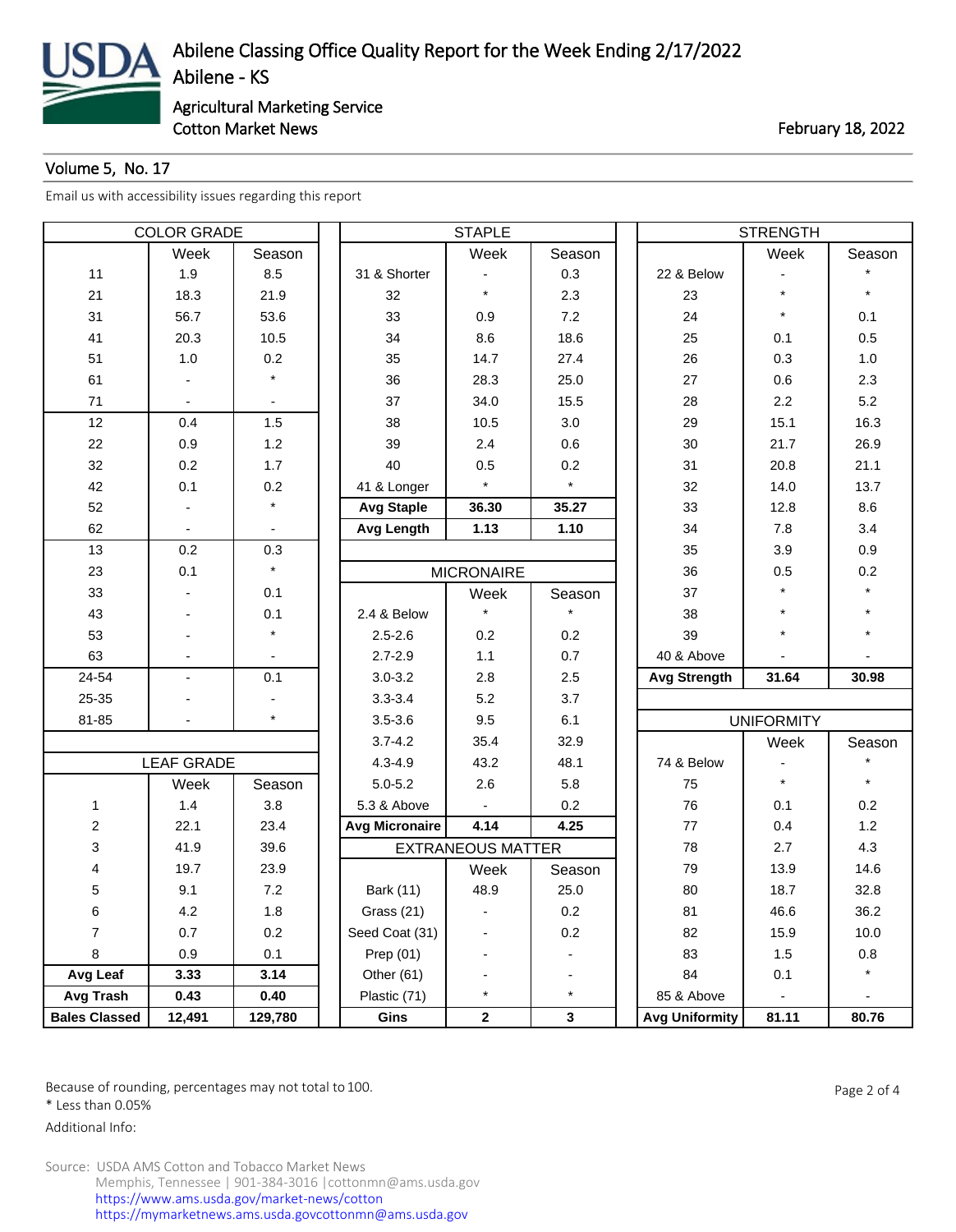

Cotton Market News **February 18, 2022** 

## Volume 5, No. 17

[Email us with accessibility issues regarding this report](mailto:mars@ams.usda.gov)

| <b>COLOR GRADE</b>   |                   |         | <b>STAPLE</b>     |                          |         |  | <b>STRENGTH</b>       |                   |         |  |
|----------------------|-------------------|---------|-------------------|--------------------------|---------|--|-----------------------|-------------------|---------|--|
|                      | Week              | Season  |                   | Week                     | Season  |  |                       | Week              | Season  |  |
| 11                   | 12.7              | 8.6     | 31 & Shorter      |                          | 0.1     |  | 22 & Below            |                   |         |  |
| 21                   | 44.8              | 47.0    | 32                |                          | 1.0     |  | 23                    |                   | $\star$ |  |
| 31                   | 40.1              | 35.5    | 33                | 0.1                      | 2.8     |  | 24                    |                   | 0.1     |  |
| 41                   | 1.0               | 3.2     | 34                | 5.3                      | 6.9     |  | 25                    | 0.1               | 0.3     |  |
| 51                   |                   |         | 35                | 9.8                      | 13.0    |  | 26                    | 0.2               | 1.1     |  |
| 61                   | ٠                 | $\star$ | 36                | 7.8                      | 15.6    |  | 27                    | 1.6               | 3.5     |  |
| 71                   |                   |         | 37                | 13.9                     | 25.1    |  | 28                    | 8.4               | 8.2     |  |
| 12                   | 0.3               | $1.0$   | 38                | 23.8                     | 17.5    |  | 29                    | 16.5              | 13.4    |  |
| 22                   | 0.7               | 1.9     | 39                | 22.0                     | 12.1    |  | 30                    | 17.6              | 16.8    |  |
| 32                   | 0.2               | 1.6     | 40                | 13.7                     | 5.2     |  | 31                    | 17.6              | 17.8    |  |
| 42                   | $\star$           | 0.2     | 41 & Longer       | 3.7                      | 0.9     |  | 32                    | 15.9              | 16.8    |  |
| 52                   | $\star$           | $\star$ | <b>Avg Staple</b> | 37.80                    | 36.82   |  | 33                    | 11.7              | 12.2    |  |
| 62                   |                   |         | <b>Avg Length</b> | 1.18                     | 1.15    |  | 34                    | 6.7               | 6.8     |  |
| 13                   | $\blacksquare$    | $\star$ |                   |                          |         |  | 35                    | 2.6               | 2.3     |  |
| 23                   |                   | 0.3     |                   | <b>MICRONAIRE</b>        |         |  | 36                    | 0.9               | 0.5     |  |
| 33                   | 0.1               | 0.3     |                   | Week                     | Season  |  | 37                    | 0.2               | 0.1     |  |
| 43                   |                   | 0.1     | 2.4 & Below       |                          |         |  | 38                    | 0.1               |         |  |
| 53                   |                   | $\star$ | $2.5 - 2.6$       |                          | 0.2     |  | 39                    |                   |         |  |
| 63                   |                   |         | $2.7 - 2.9$       | 0.3                      | 1.3     |  | 40 & Above            |                   |         |  |
| 24-54                | $\star$           | 0.1     | $3.0 - 3.2$       | 4.3                      | 5.9     |  | <b>Avg Strength</b>   | 31.37             | 31.29   |  |
| 25-35                |                   |         | $3.3 - 3.4$       | 8.1                      | 9.1     |  |                       |                   |         |  |
| 81-85                | $\star$           | $\star$ | $3.5 - 3.6$       | 16.6                     | 13.5    |  |                       | <b>UNIFORMITY</b> |         |  |
|                      |                   |         | $3.7 - 4.2$       | 58.0                     | 51.9    |  |                       | Week              | Season  |  |
|                      | <b>LEAF GRADE</b> |         | $4.3 - 4.9$       | 12.7                     | 17.9    |  | 74 & Below            |                   |         |  |
|                      | Week              | Season  | $5.0 - 5.2$       |                          | 0.2     |  | 75                    | 0.1               | 0.1     |  |
| 1                    | 16.2              | 15.2    | 5.3 & Above       |                          | $\star$ |  | 76                    | 0.1               | 0.3     |  |
| $\overline{c}$       | 31.3              | 37.9    | Avg Micronaire    | 3.84                     | 3.87    |  | 77                    | 3.0               | 1.6     |  |
| 3                    | 42.0              | 33.7    |                   | <b>EXTRANEOUS MATTER</b> |         |  | 78                    | 8.3               | 6.7     |  |
| 4                    | 9.9               | 10.3    |                   | Week                     | Season  |  | 79                    | 22.3              | 18.6    |  |
| 5                    | 0.6               | 2.3     | Bark (11)         | 22.5                     | 6.6     |  | 80                    | 29.2              | 31.5    |  |
| 6                    |                   | 0.4     | Grass (21)        |                          | 0.1     |  | 81                    | 23.6              | 28.4    |  |
| $\overline{7}$       | $\star$           | 0.1     | Seed Coat (31)    |                          | $\star$ |  | 82                    | 10.6              | 10.7    |  |
| 8                    |                   | $\star$ | Prep (01)         |                          |         |  | 83                    | 2.6               | 1.9     |  |
| Avg Leaf             | 2.47              | 2.49    | Other (61)        |                          | $\star$ |  | 84                    | 0.2               | 0.2     |  |
| Avg Trash            | 0.27              | 0.27    | Plastic (71)      | $\star$                  | $\star$ |  | 85 & Above            | $\star$           | $\star$ |  |
| <b>Bales Classed</b> | 4,812             | 501,834 | Gins              | 6                        | 12      |  | <b>Avg Uniformity</b> | 80.51             | 80.63   |  |

Because of rounding, percentages may not total to 100. And the set of the set of the Page 3 of 4

\* Less than 0.05%

Additional Info: